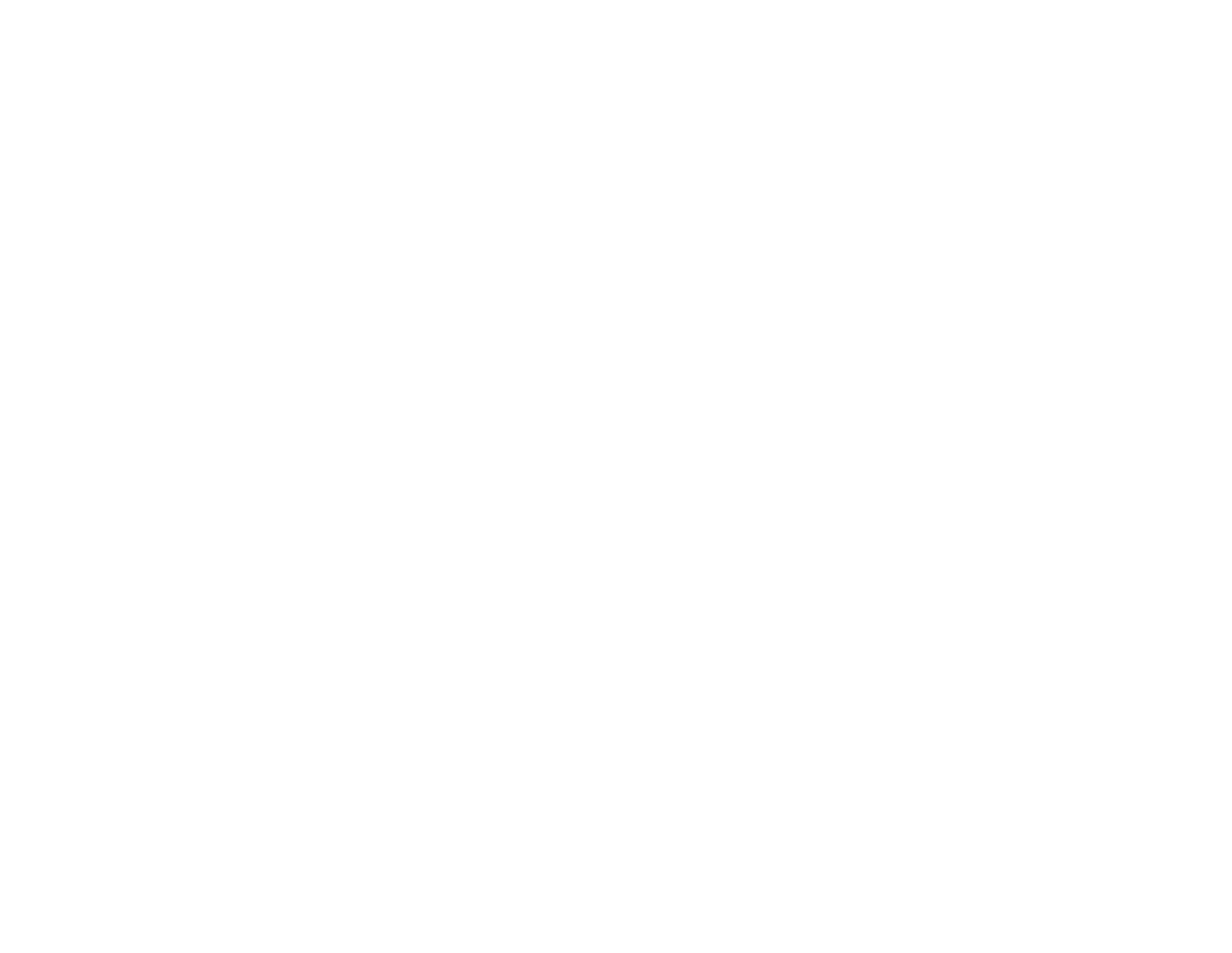# **Contents**

|                                                           | - 5 |
|-----------------------------------------------------------|-----|
| The Telegraphers' Strike.                                 | 10  |
| An Ignominious Ichabod.                                   | 12  |
| Shall Strikers Be Court-Martialled?                       | 15  |
| A Very Interesting Letter.                                | 18  |
| John O' the Smithy. $\dots \dots \dots \dots \dots \dots$ | 23  |
|                                                           |     |
| Over-Production 28                                        |     |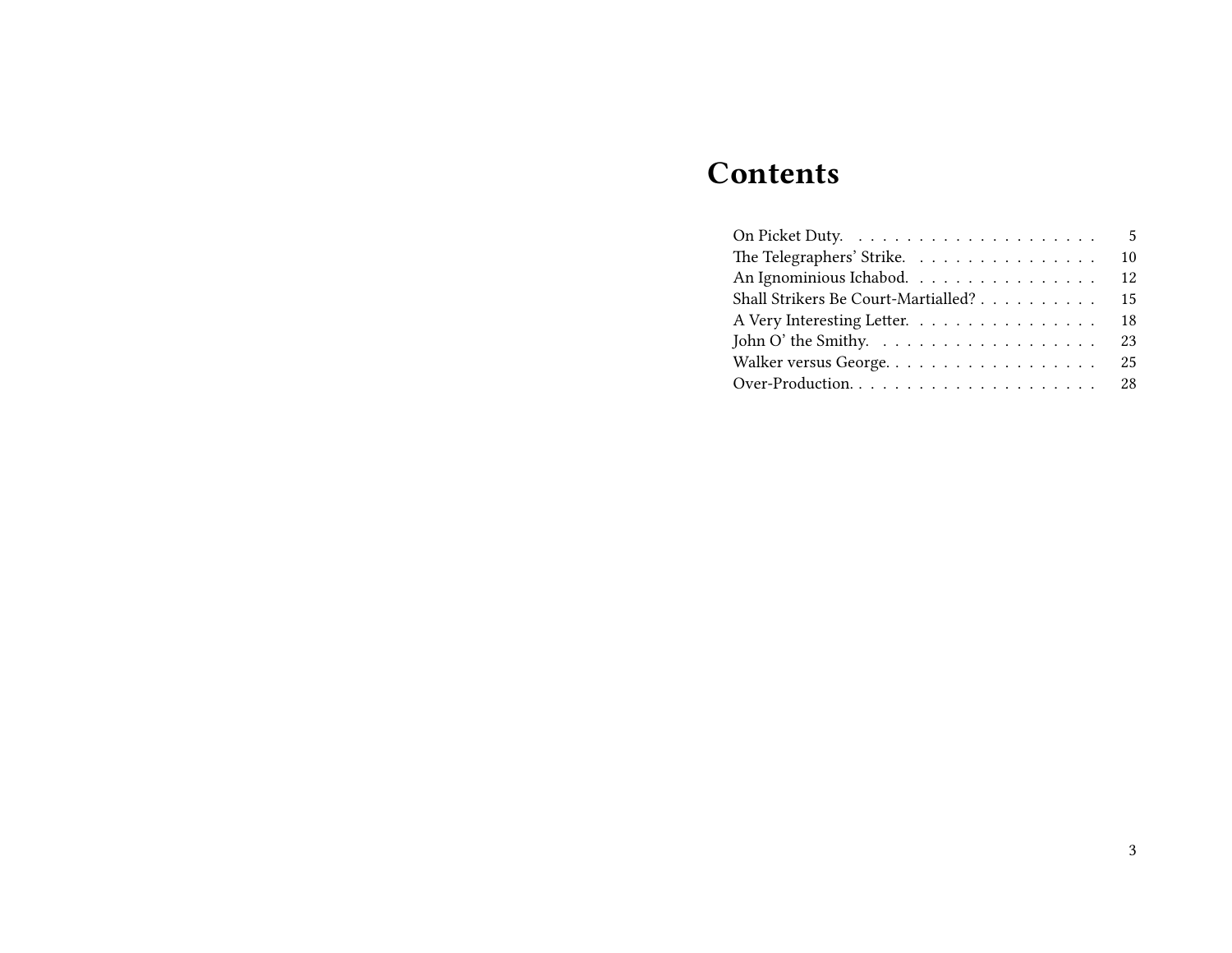on coal means in this case a trip to Europe for the stockholder's family and less meat for the miner's family.

The miners asked the operators to prove by their books that they could not afford to pay three and a half cents, which the latter significantly refused to do. Wherefore the miners struck, justly enough; whether wisely or not remains to be seen. Substantially the same condition of things may be seen in the iron industry and half a dozen other industries. The iron manufacturers explain their attempt to rob the laborers on the grounds of unfavorable tariff legislation, unsuccessful speculation (for which the laborer is in no wise responsible), and prospect of future low prices. Because the laborer objects to being robbed in advance that the capitalist's interest may be assured for some future time, the mills are to be closed.

And when the laborer points to his empty larder and clamorous dependent mouths and appeals to his fellow-men for help, some well-fed, parrot-learned man, assuming to be his guide and teacher, says to him: "My good fellow, don't you see that you have worked too well? You have produced so much wealth that it is necessary to reduce your share for the present. Go hungry, like a reasonable man, for a few months, while we correct the condition of the market by consuming the surplus! Being only a drudge, and hungry withal, whereby you are more or less prejudiced, you cannot understand these matters, but the trouble with you is over-production. Produce less and you will get more for your share; don't you see?"

Some day the good fellow will see dearly that it is all a lie which the parrot-learned men have been droning in his ears, and that he has been grievously cheated by unfair division of the products of labor.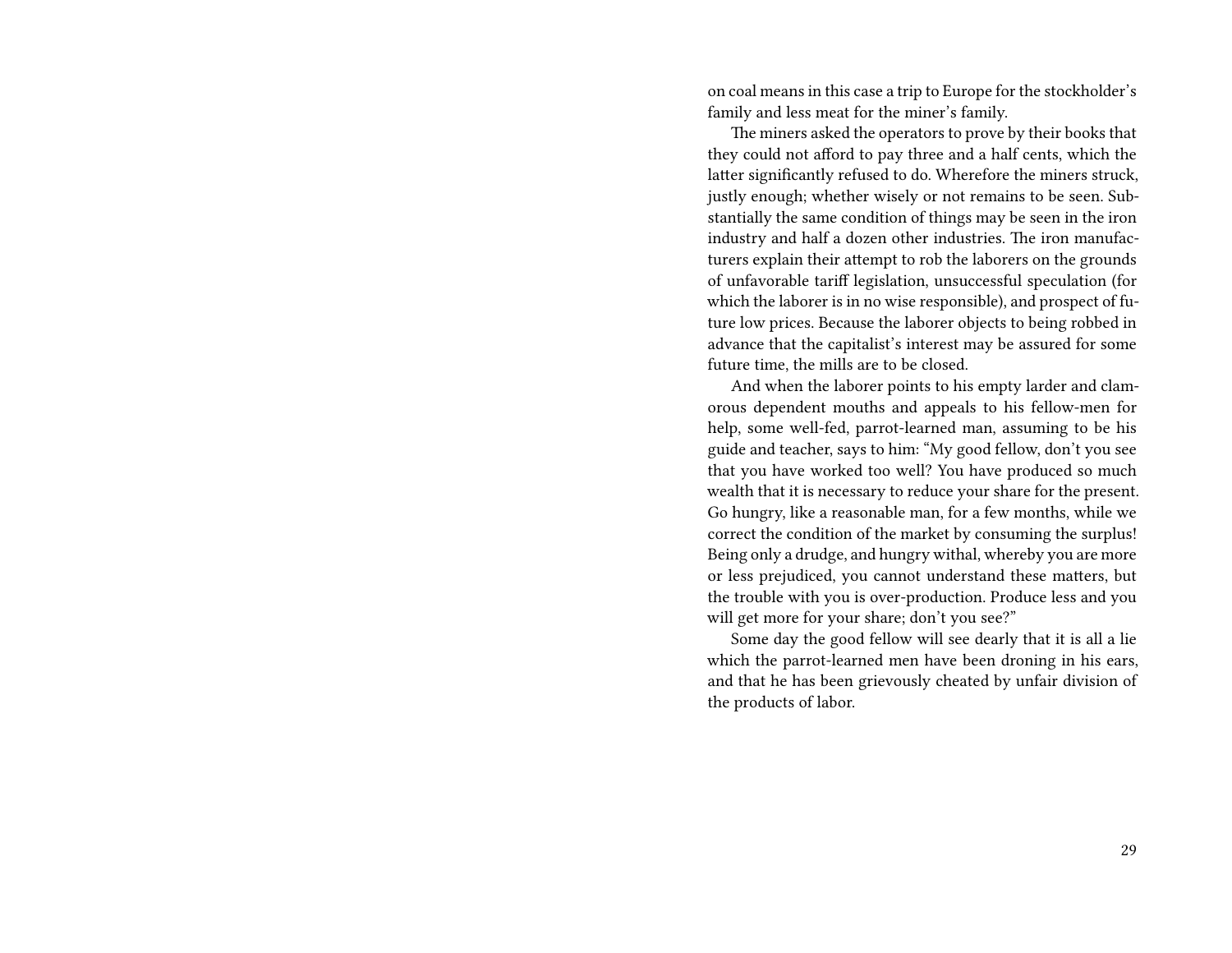#### **Over-Production.**

We do not remember having seen the over-production theory more forcibly refuted than in the following significant editorial from the Boston "Globe:"

In attempting to explain the strike now going on in various branches of industry, and particularly the strike of the coal miners in Pennsylvania, the Boston "Journal" falls into the old error of attributing the trouble to over-production. The fallacy of this pet theory of economic sciolists has been demonstrated so often that there is no excuse for its reiteration other than ignorance or inability to understand the real relations of work and wages. Within a limited area there may be, and frequently is, an apparent over-production of some commodity, but in taking a wider view of the subject this is seen to be merely an appearance,— a shadow and not a reality. If there were no lack of coal in any man's house, no half-clad women and children shivering around tireless hearths anywhere on the crust of this planet accessible to commerce, overproduction might be the true reason for stopping work in the coal mines of Pennsylvania. But when there is a dearth of coals in the homes of the poorer, and superfluous mountains of coal on the dumps of rich mining companies, it is plain to any man capable of reasoning that unfair distribution, not over-production, of wealth is the cause of all disarrangements and misunderstandings between labor and capital. The miners have been receiving three and a half cents a bushel, and their employers propose to cut off the half cent from wages and add it to profits, claiming that overproduction has lowered the price of coal and made it necessary for them to reduce the share of wealth apportioned to the producer. In other words, the stockholders must have their dividends in order to enjoy their accustomed luxuries and swell their accumulations of wealth, while the miner must forego some of the absolute necessities of life. A half cent per bushel

"For always in thine eyes, O Liberty! Shines that high light whereby the world is saved;

And though thou slay us, we will trust in thee." John Hay.

#### **On Picket Duty.**

The strike has failed.

But, sooner or later, the Western Union and all other monopolies must go.

We are indebted to Mr. Samuel P. Putnam of New York for a copy of his admirable and entertaining romance, "Golden Throne." Our readers will remember the long extract which we once printed from one of the chapters, clearly illustrating the philosophy of Anarchism. It is enough to say that the selection in question was a fair sample of the whole work. While fascinating as a story, it is also bold, broad, and powerful in its intellectual and moral teachings.

Louise Michel, the Anarchist, who *did not incite* a Paris mob to pillage bake-shops, was sentenced on that charge by a French court to six years' imprisonment and ten years' police supervision. M. Feuillant, the Orleanist editor of the "Gaulois," who *did incite* the same Paris mob to march on President Grevy's residence, has been sentenced on that charge by a French court to three months' imprisonment. Such is the justice that is administered in so-called republican France, which is not a republic at all, but a monarchy in disguise.

The failure of the telegraphers' strike is in itself a success, perhaps a greater success than victory would have been. What more convincing demonstration, indeed, could have been given the people of the tremendous and dangerous power now wielded by capital? Certainly no body of workers has better advantages for carrying a strike to a successful end than the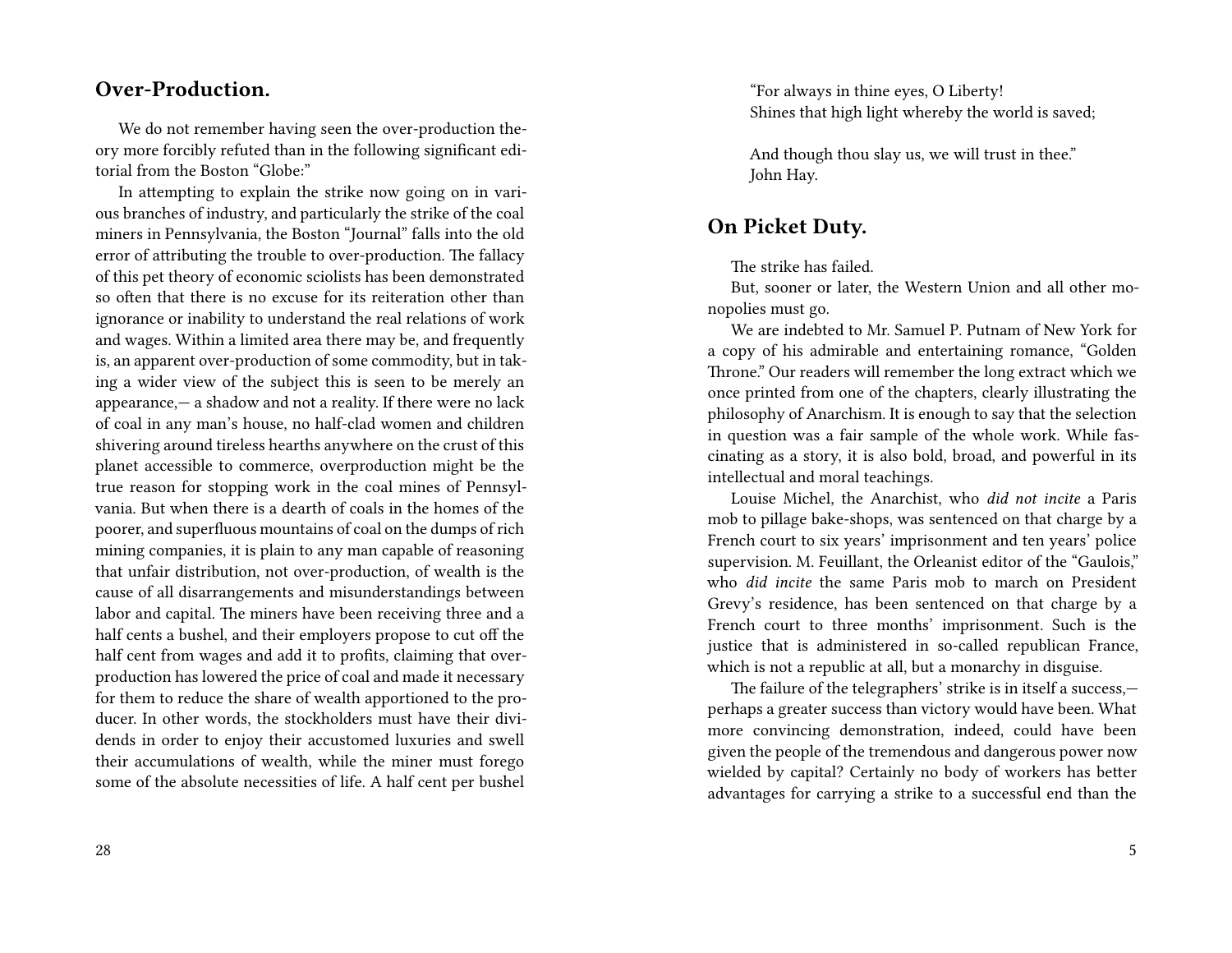operators. If they make a failure of it, who can succeed? That is the question which the laborers will ask themselves, and, asking, will answer by eventually discarding strikes in the usual sense of that worth and devising and adopting more effective and far-reaching methods of obtaining justice.

Dr. R. M. Bucke's unique and interesting life of Walt Whitman, recently published, does a great service to radicalism and to letters by reproducing that wonderful and passionate defence of intellectual liberty "The Good Grey Poet," written by Wm. Douglass O'Connor of Washington in burning condemnation of the act of Secretary Harlan in turning Whitman out of the Interior Department for publishing an "immoral" book. The book also contains a new letter from Mr. O'Connor, which deals no less effectively with the persecutions to which Whitman has since been subjected. The two together furnish perhaps the highest example of invective launched in the cause of righteousness which English literature can show.

The movement to prevent English landlords and other aliens from owning American soil is one of those half-baked schemes which men who attempt to act upon a fundamental principle before they comprehend it are so apt to set on foot. The idea being in the air that property in land is robbery, certain patriotic Americans rush to the conclusion that Englishmen should be allowed to rob no longer, and that Americans must monopolize this form of theft. Why has not an Englishman, pray, as good a right as any other man to own soil anywhere on the globe? The truth is that no man, of whatever nationality, should be protected in the possession of any soil except that which he is actually using. Liberty will aid with all its might to turn out the landlords everywhere; but as she has condemned race discrimination against laborers, so she must also condemn race discrimination against capitalists.

Judge Nelson, whose fairness prevented the conviction of E. H. Heywood, and Judge Lowell, the other United States judge who presides in this section of the country, have given new

is built through a new region of country, it enhances the value of property, rents go up in proportion, the poorer lands, instead of going out of cultivation, are made slightly more valuable, those already out are brought back, and the "margin of cultivation" is lowered instead of raised. This movement invariably attends the building of a new road.

He regards it as absurd that a man should withhold land from cultivation for the purpose of speculation, and pronounces "a baseless assumption for which not a particle of proper statistical evidence can be adduced," Mr. George's allegation that increase in the valuation of land above its income-yielding power will withhold large bodies of land from cultivation, driving labor and capital to poorer and more distant soils. Nevertheless, in a new country where land is rapidly increasing in value, the expense of bringing it into cultivation is greater for a number of years than its income-yielding power, and if General Walker wants "statistical evidence" to prove it, he can find it in numberless vast tracts of land through all the Western States withheld from cultivation for speculative purposes and in thousands of small farms held by a kind of shiftless "improvement" that injures them far more than it benefits, waiting for a rise in prices.

In his opinions of the harmfulness of land speculation General Walker thinks that Mr. George has been led aside by the single instance of California, and has magnified into a universal feature what was merely local and accidental. But whether or not Mr. George argued by induction from a single fact, General Walker has not in his argument condescended to consider facts. One fact is a great deal better than none at all.

Boston, August 11, 1883.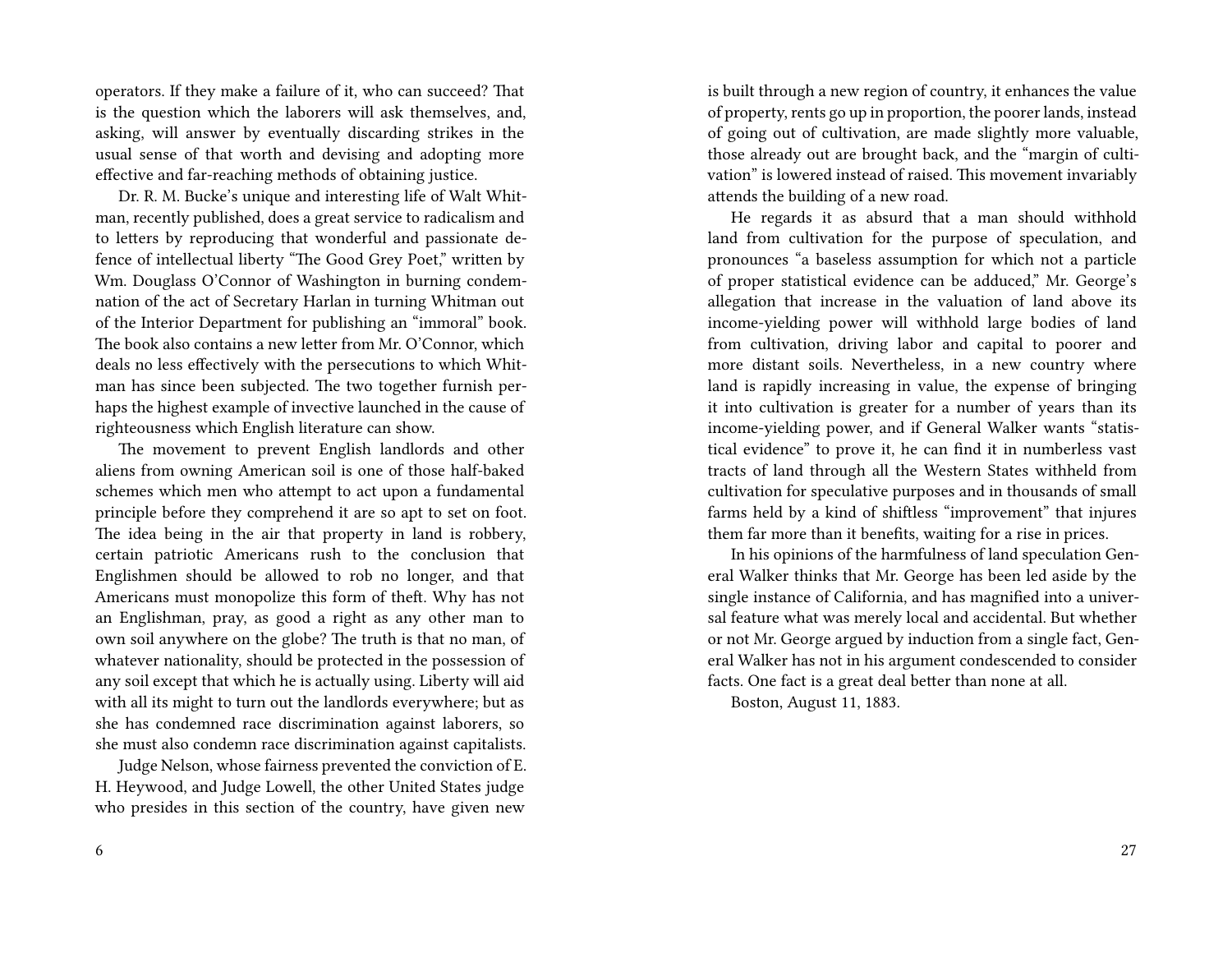now. This is the main reason why the political economists and all their teachings, with the vast influence they possess, are arranged so unswervingly against the rights of labor and the laborer. They get their theories by inheritance from the time when the might of wealth and power was thought to be right more than it is now. And the consequence is that they can not adjust themselves and their arguments to the new time.

General Walker's article is a thorough exemplification of this spirit. Henry George's main propositions contain fallacy enough, but it is not these that General Walker attacks. He applies himself to the arguments by which Mr. George advances to his conclusion and denies their truth in the whole. Notwithstanding Henry George's mistaken ground, he is awake to the present conditions and knows the extent of the evil of which he speaks. And there is a vast deal of truth in what he says, along with his fallacies.

General Walker devotes himself at length to Mr. George's proposition that "irrespective of the increase of population, the effect of improvements in methods of production and exchange is to icrease rent," and pronounces it "not only false, but ridiculously false." And to prove his side of the argument, he quotes from Sir James Caird and Prof. Emile de Laveleye. Perhaps an industrial writer will some time arise who will see that the conditions in the United States are so entirely different front those of any old-world country that no comparison can be established between the two. General Walker argues that "whatever quickens and cheapens transportation acts directly to the reduction of rents and cannot act in any other way, since it throws out of cultivation the poorer lands previously in use or the supply of the market, thus raising the margin of cultivation, and, by consequence, reducing rents." Very nice, for a patent theory box; but, if General Walker would get a few actual facts to put in it, they would soon knock its machinery out of working order. It is strange that a man of General Walker's experience and observation has not seen that, when a railroad

proofs of their determination to do substantial justice by their recent decision in a case brought under the Chinese exclusion act. The master of a vessel was prosecuted for landing a Chinese laborer in Boston. It being proved that Ah Shong, the laborer in question, was born and lived in Hong Kong after that island became British territory, the court decided that he is a British subject and hence does not come under the provisions of the Chinese act. This decision confines the application of the law strictly to Chinese subjects. Thus our courts have done what they can to restrict the operation of the tyranny enacted by our congress. Judges Nelson and Lowell will have no share, except as American citizens, in the shame that will be felt twenty years hence at our cowardly conduct toward the Chinese.

"Every man's labor," says the New York "Nation," "is worth what some other man will do it equally well for, and no more." That is to say, if one man demands for his labor the whole product thereof, he cannot have it because some other man is satisfied to perform the same labor for half of the product. But in that case what becomes of the other half of the product? Who is entitled to it, and what has he done to entitle him to it? Every man's labor is worth what it produces, and would command that, if all men were free. "There is no natural rate for telegraphers any more than for bookkeepers or teamsters," continues the "Nation." No more, truly; but just as much. The natural rate of wages for ten hours of telegraphing or bookkeeping or teaming is as much money as will buy goods in the market for the production of which ten hours of equally tiresome and disagreeable labor were required. And this natural rate would be the actual rate if unlimited competition were allowed in everything. That competition is a potent factor in the regulation of wages we admit, but what we further assert is that, if competition were universal and applied to capitalists as well as laborers, it would regulate wages in accordance with equity. All that we ask is absolutely free play for the economists'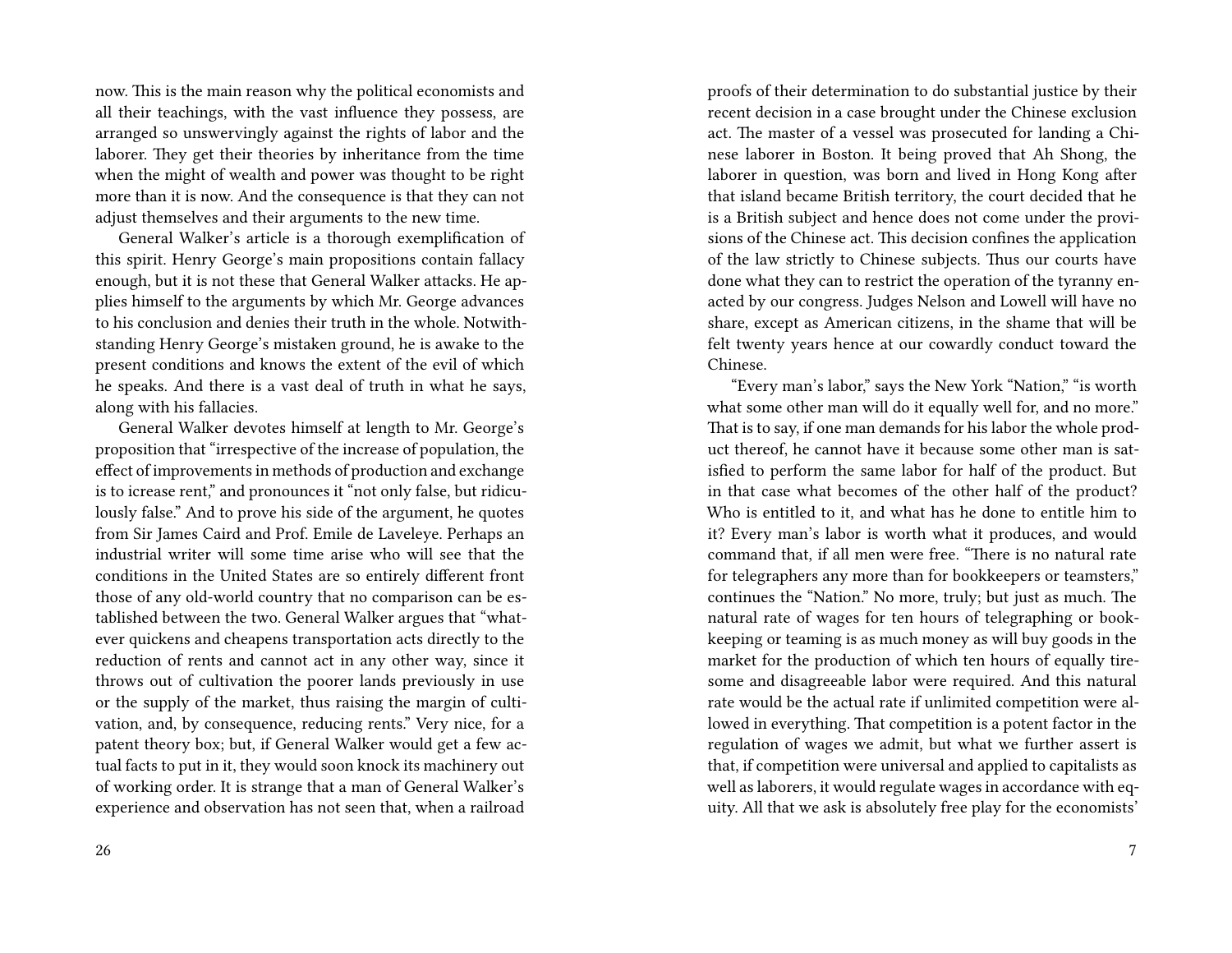boasted law of supply and demand. Why are the capitalists so afraid of the logical extension of their own doctrines?

We call especial attention to the admirable letter from Switzerland, printed in another column, written by Marie Le Compte. No one who reads it can fail to be interested. In translating Bakounine's "Dieu et l'Etat" into English she is performing valuable service to the Revolution. Such a book is much needed in England. We have a translation nearly completed, and shall publish it as soon as we are able. Miss Le Compte errs in comparing the man whom Labadie supposed to be unwilling to sell his land for public purposes to the man whom we supposed to be unwilling to give up his tools in order that individual production might be abolished. Instances of the former are not frequently met, and, when Liberty, which tends to make men reasonable and accommodating, shall prevail, they will be very rare birds indeed; hence it is comparatively idle to discuss the cases of such men further than to say, as we did at the time, that their rights must be respected. But instances of the latter would certainly be very common if "Le Revolte" should attempt to carry out its plan of preventing men from earning their living in their own way. Many reasonable and public-spirited men would at once rebel against any such act of tyranny. This, then, is not an idle but an important supposition, and we observe that "Le Revolte" shows no desire to consider it.

The letter in another column dealing with the controversy between General Walker and Henry George is very welcome. Such discussion of such a subject is always pertinent to Liberty. Upon the main question at issue between Walker and George as to the effect of improvements in transportation upon rent we have nothing to say, for we are not sure that we know which is right and are very sure that we don't much care. We are after the entire abolition of rent, and know that this can be effected only by lifting all restrictions from the business of banking and depriving property in land of legal sanction, thus knocking out

For the best of all shall go to the drone. And the smith complains of the anvil's song,— Complains of the years he has wrought and pined; For the priests and rulers are swift to wrong, And the mills of God are slow to grind. But a clear, strong voice from over the sea Is piercing the murk of the moral night; Time is, time was; and time shall be That John o' the smithy shall have his right; And those who have worn the mitre and crown, Who have pressed him sore in body and soul, Shall perish from earth when the grist is ground And the mighty Miller claims his toll.

*McMillan's Magazine.*

#### **Walker versus George.**

#### *To the Editor of Liberty:*

How the political economists do dread to leave the old, respectable ruts of illustration and argument! General Francis A. Walker's discussion in the August "North American Review" of "Henry George's Social Fallacies" is a good example of how the political economist is given to theorizing in the accepted way and to looking upon any proposition to leave the arguments, facts, and illustrations that have become heirlooms in the science as rank heresy. Both matter and method the theorist gets from his musty volumes and applies to present conditions, declaring that, if the principles were true heretofore, they must be true still. When the fact is that most of them never were true, and, even if they had been, would not be applicable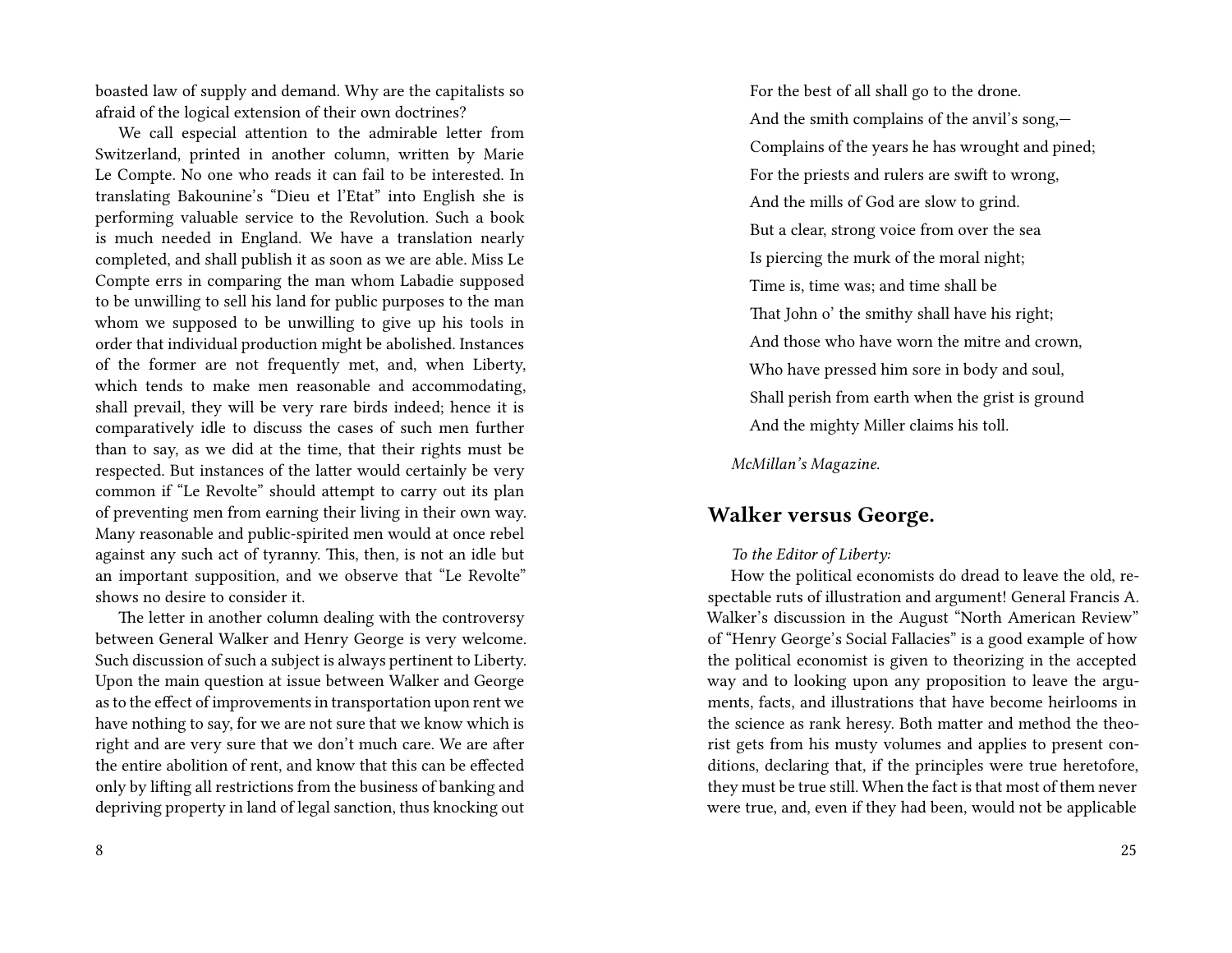My lord has a son with a wicked eye; When she hears the sound of his horses' feet, Her heart beats quicker,— she knows not why. She will know very well before the end; She will learn to detest their rank and pride When she has the young lord's babe to tend, While the bishop's daughter becomes his bride. There will be the old, old story to tell Of tyrannous wrong in places high; A bishop glozing the deeds of hell, The priest and the Levite passing by. And the father may bow his frosted head When he sees the young bride up at the hall, And say 'twere better his child were dead; But John o' the smithy must bear it all. The smith and his daughter will pass away, And another shall make the anvil ring For the daily bread and the hodden gray; But the profits shall go to the priest and king. And over the wide world, day by day, The smiths shall waken at early morn, Each to his task in the old dull way To tread a measure of priestly corn. And the smiths shall live on the coarsest fare, With little that they may call their own, While the idler is free from work or care,

from under usury the two props upon which it rests in nearly all its forms. The incidental causes of the fluctuations of rent are of no importance in comparison with this. Further than this we do not take issue. But our correspondent, it seems to us, is a little bit severe on theories and somewhat magnifies the relative importance of facts as opposed to ideas. Liberty firmly believes that experience is the source of all knowledge, and values as highly as possible Lord Bacon's innovation upon old methods of investigation. But induction never can supersede deduction, though it has become the fashion since Bacon's day to unduly depreciate the deductive method. A strictly logical deduction from true principles can never clash with a strictly logical induction from established facts. Any inharmony is positive proof of the presence of error on one side or the other; and the human mind is quite as likely to misinterpret a fact as to misconceive a principle. The only thing to do in such a case is to investigate further until the mistake has been hunted down. The world's progress has been largely due to theorizing. What do the few facts which suggested the Darwinian theory amount to beside the myriads of facts and conclusions which the formulation of that theory has developed? The trouble with the theories of the economists, to which our correspondent particularly refers, is that some of them are false and others are not universally applied. In the one case, disprove them; in the other, complete them; but never sneer at them simply as theories, for such a course helps to obstruct progress. We regard the average political economist as an abomination upon the face of the earth, but in fairness are compelled to say that, in our opinion, General Walker's neglect of facts is generally less fatal to his thought than Henry George's painful inaccuracy of reasoning is to his fearfully and wonderfully constructed philosophy.

"A free man is one who enjoys the use of his reason and his faculties; who is neither blinded by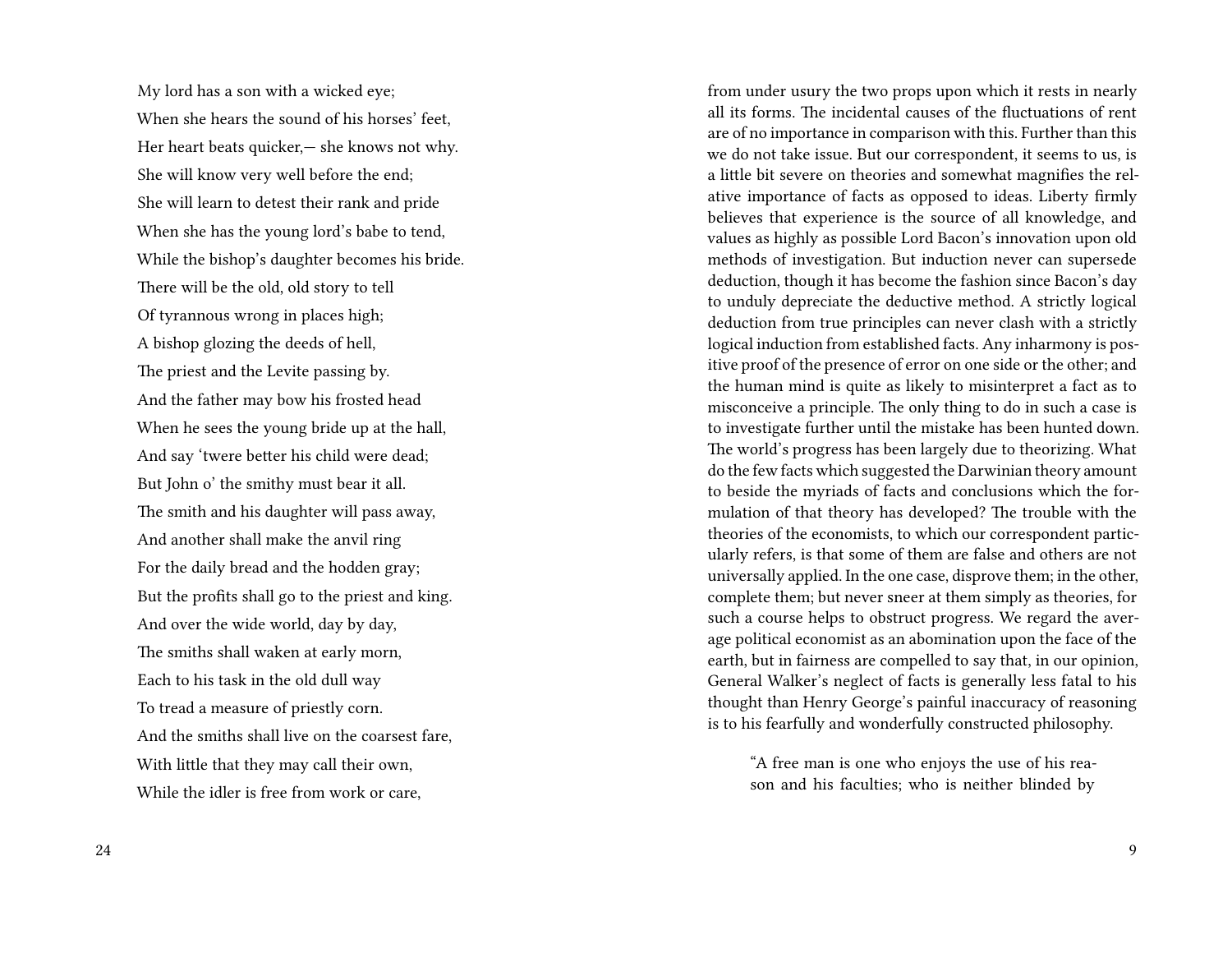passion, not hindered or driven by oppression, not deceived by erroneous opinions." — Proudhon.

#### **The Telegraphers' Strike.**

A strike having the character and proportions of the recent struggle between the telegraph operators and their autocratic bosses stirs the whole social atmosphere. The Anarchist, who from his methods of thinking is an outsider in such contests, except as his sympathies are naturally with the strikers, finds many a curious and interesting lesson in the developments of the agitation, besides abundant confirmation of his belief that existing governments are deliberate conspiracies to blind, gag, and rob the producing masses.

The so-called "labor question" has come to be noised about so much that the American people have finally drifted into a vague conception that something which they are pleased to call *monopoly* is a grave evil among us. But a monopoly is impossible in nature and under Liberty. Monopoly is at war with the natural sense and the very self-interest of free individuals, wherever they are massed and left to their native sense of equity. There is no monopoly among the fishermen, themselves, who fish on the great banks of Newfoundland. There is no monopoly in a huckleberry pasture, where hundreds are gathering berries side by side. There is no monopoly among a hundred rude clam-diggers working side by side along the shore. Even in the Western mining regions, thousands of the roughest men have worked side by side upon their claims, without laws or lawyers, and never a monopolist dared raise his head. Upon any open field of free conditions a mass of men sufficiently depraved, ignorant, and stupid to see a monopolist gradually rise among them and unseat them from a fair chance at natural wealth and opportunity could not be gathered from the face of the earth.

called on to do,— destroy *absolutely* the old order of society and lay the foundations of the new.

My address is always "London, care of Tchaikovsky," to whose fraternal thought of me I am indebted for Liberty. Marie Le Compte, *Proletaire*. Berne, Switzerland, July 4, 1883.

#### **John O' the Smithy.**

**Smith: One who makes or effects anything. —** *Worcester***.**

Down in the vale where the mavis sings And the brook is turning an old-time wheel From morning till night the anvil rings Where John o' the smithy is forging steel. My lord rides out at the castle gate, My lady is grand in bower and hall, With men and maidens to cringe and wait, And John o' the smithy must pay for all. The bishop rides in his coach and four, His grooms and horses are fat and sleek; He has lackeys behind and lackeys before, He rides at a hundred guineas a week. The anvil is singing its "ten pound ten," The mavis pipes from its birken spray, And this is the song that fills the glen: "John o' the smithy has all to pay." John has a daughter, rosy and sweet;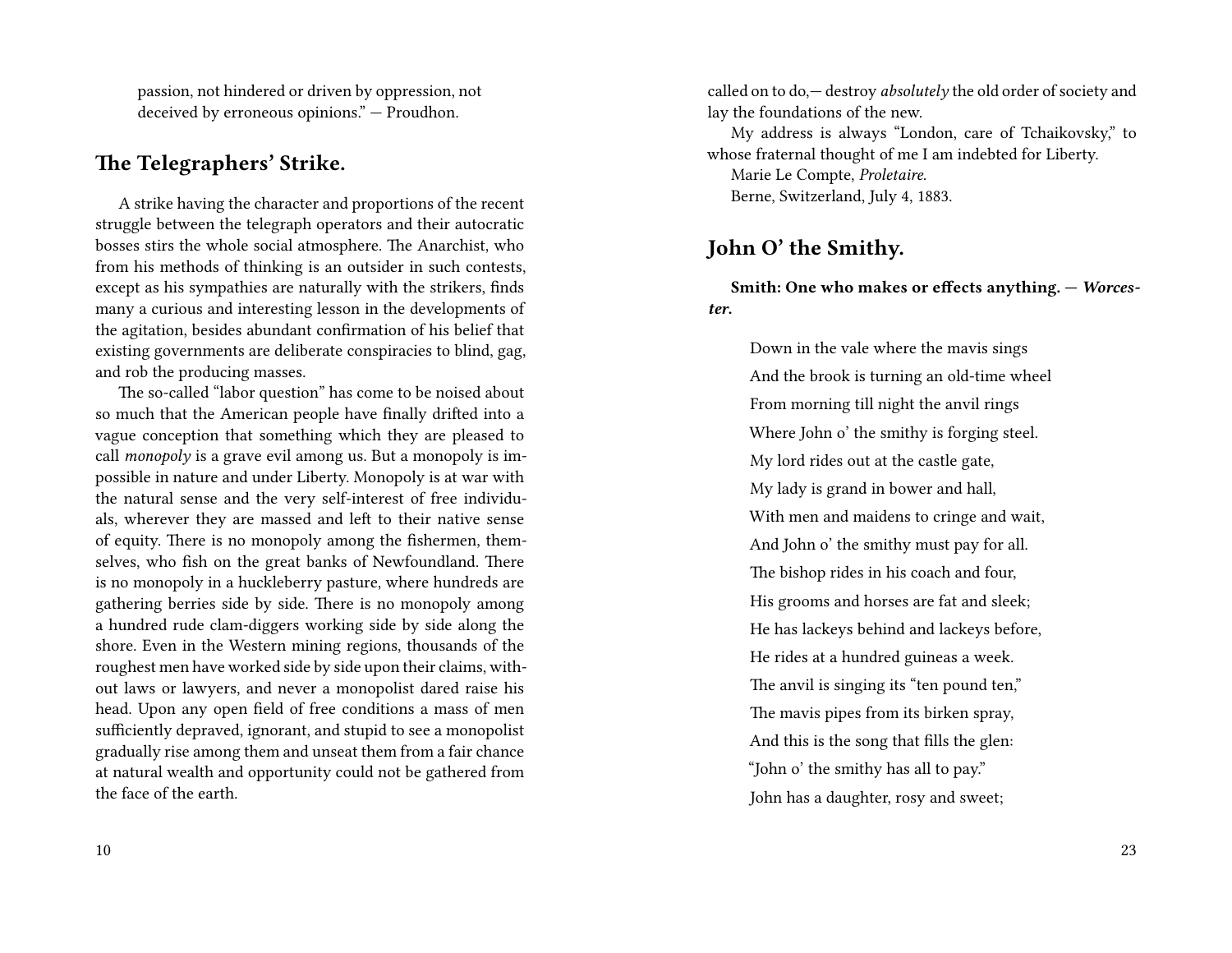nade in the court. I promenade half an hour, then write on my "Prisons of Siberia" for two hours (all I am ever able), then read Proudhon." . . . . . Kropotkine must have read Proudhon through at least a dozen times in his life, but reads it still,— I should say, *therefore* reads it still,— for Proudhon's pages are like the very eyes of Liberty, into whose depths of light the fascinated gazer looks, and looks, and looks, and finds *new depths of light.*

The prison authorities take great credit to themselves that they allow prisoners to read what "books" they please, knowing that in a few months their poor victims will be too weak to read any; but they do not allow any copying or discussion of what they read with any one outside, for that would be "politics."

Now I want to consult you particularly about my Bakounine. I am translating it for the benefit of the Red Cross Society (English branch). The secretary writes me: "There is but one chance to get it published here, The Free Thought Publishing Company. All the others are too shy to touch such strong stuff." From my knowledge of Free Thought in England I am not very hopeful of the "Company" taking hold of Bakounine, who knocks the very ground from under its feet. So I ask you to see what you can do about publishing it in America. For it must be published. There is a demand in England for such a book, but it is a demand so out of the usual line that the publishers don't know it; and I think from the letter of Joseph A. Labadie, and from other indications, that there must be a demand for such a book in America. It might be well to give it the title, "Anarchy, or, God and the State," as the inquiry now is directly about Anarchy. When that is in the market, I'm sure we'll not hear any more of a man like Joseph A. Labadie stuffing his pockets — and his fellow creatures — with the gingerbread of Henry George. For Mr. George furnishes simply gingerbread, which excites, but does not nourish, while Bakounine gives us wheat from the virgin uplands of the world, which makes us strong, hold, rugged, and qualified to do the work that this century is

Whence, then, springs this hideous thing, monopoly? If it is at war with natural self-interest and is never suffered among aggregations of people left to themselves, it is evident that it can never be born, except from its parent, Authority. The root and great central feeder of monopoly is the State, and all monopolies are simply appendages of it. Who armed Jay Gould and Cyrus Field with power to oppress their operatives, and who sustained them from day to day in the struggle just over? These thieves are simply using powers and prerogatives vested in them by legislatures. The legislatures, having crowned them monopolists, must therefore consistently defend their lives and the property which has accrued from the monopoly.

If the governmental arrangement which vests Gould with a monopoly, and then defends his life and property under the consequent oppression, is legitimate and worthy of obedience, then why abuse *him*? He has the natural right to do what he will with his own. If this property is his, then that fictitious nonentity known as "the public" has no more right to meddle with his business than with any other man's,— that is, no right at all. The greedy miner in the far West, or the presuming clamdigger on the shore, who attempts to secure a monopoly, does so at the risk of his own life and property, and soon learns that most wholesome of all lessons, that he must take the consequences of his own deeds. If the government which arms Gould with monopoly, and then fortifies his life and property against the natural retribution that attends tyranny and theft, deserves to be obeyed, then Gould becomes a gravely injured man when "the public" begin to vilify him.

The fact is that Gould is not the monopolist at bottom. The machine behind him that falsely calls itself government is the real culprit. Gould is simply the creature and ward. Goods and chattels acquired through monopoly and then defended against confiscation and destruction by the State constitute what is recognized under the law as property. Property thus defined is utterly impossible except through monopoly. Such property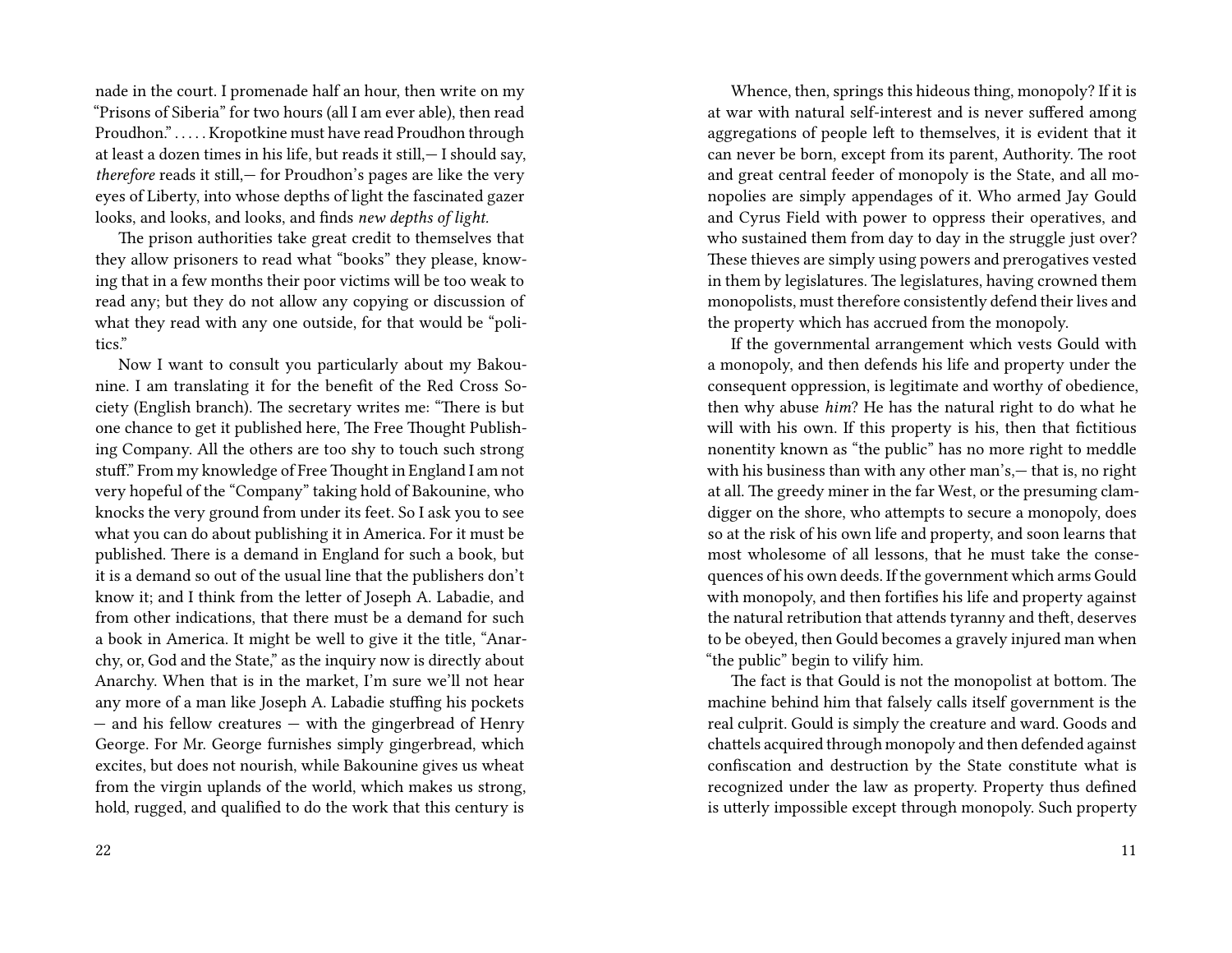has no existence in natural law. It is robbery, as Proudhon pronounced it, under its own definition.

Hence the State, in defence of its creature, is bound to defend Gould's property. The vital secret of Gould's and the State's safety consists in keeping the striker under the sacred delusion that the monopolist's property must not be molested; for the capitalistic press well know that an intelligent attack upon the property of Gould soon resolves itself into an attack upon the State itself, which is virtually a conspiracy to create and defend property (robbery), the child of monopoly.

Gould's life and property being safe, and strikers being as yet so blind as to believe that they *ought to be* safe, the strike has failed ignominiously. Our steady consolation, however, in the face of this and other failures, is that it is only a question of time when industrial slaves will learn to strike at the vitals of the whole conspiracy. If they learn their lesson rapidly enough, the revolution will be a peaceful one, as Liberty hopes it will. But if the tyrants continue to put on the screws before the lesson is thoroughly learned, then physical force will be resorted to, and it will not take many well-directed blows to tumble down the whole machine and start such thieves as Gould, Field, and Vanderbilt fleeing for their lives. The time of strikes that will launch swift and telling thunderbolts at the heart of monopoly is perhaps not so far off as these blind demons of greed imagine. They are too drunk with power and plunder to heed the volcano beneath them. A new "brotherhood" is silently developing that will yet make strikes mean something.

### **An Ignominious Ichabod.**

Opportunities of establishing one's reputation as a prophet are rare in this world; therefore the editor of Liberty proposes to improve the present occasion. In the summer of 1878, Denis Kearney, then in the height of his "glory," came to Boston.

I'll not take the trouble to write him on the questions he puts to you, for he will be an Anarchist before long as sure as he has a *head* on his shoulders, and will answer himself — and others too. Any way, I don't think his "hypothetical cases of individual obstinacy" were "idle suppositions," as you do, but every way equal to your own implied question to "Le Revolte:" "What's to be done with such obstreperous individuals as may refuse to be thus summarily 'collected'?" But, any way, whether theoretically "in order" just now or not, they'll be thrown at his head the first thing when he takes the platform for Anarchy as I feel sure he will. They've been asked me a hundred times in workingmen's clubs in England, and many's the hard fight we've had over them. Ah me! how well they fight for their masters, those English working-men!

Is it "Le Revolte" of Geneva that you are breaking a lance with now, or have you an American contemporary of the same name? I have not seen our "Revolte" since Kropotkine was imprisoned, but will be at the office in a few days and will look over the files. Since the arrest of Kropotkine, and Reclus having so much to do for the prisoners of Lyons and the prisoners of Paris, I can believe that different shades of thought have taken a fling in its columns. I am glad you made the challenge, because the question is *fundamental*; otherwise, I wouldn't like to see just now an engagement between "Liberty" and "Le Revolte." But I can answer for Kropotkine, who will not see Liberty (no papers being allowed in prison), that he would never want to "erect barriers between A. B., the shoemaker, and C. D., the tailor, to prevent the exchange of the shoes made by the one for the coats made by the other." How *could* he make such a mistake as that? Impossible: He knows too well his *"Qu'est-ce que la propriete?"* and, besides knowing it too well to begin with, is ever reading it anew. In a private letter telling how he spends his time, he writes: "At 10 I read Proudhon half an hour, then take five minutes' exercise by whirling my chair over my head, then read Proudhon. . . . . . At 2 the guard comes to say prome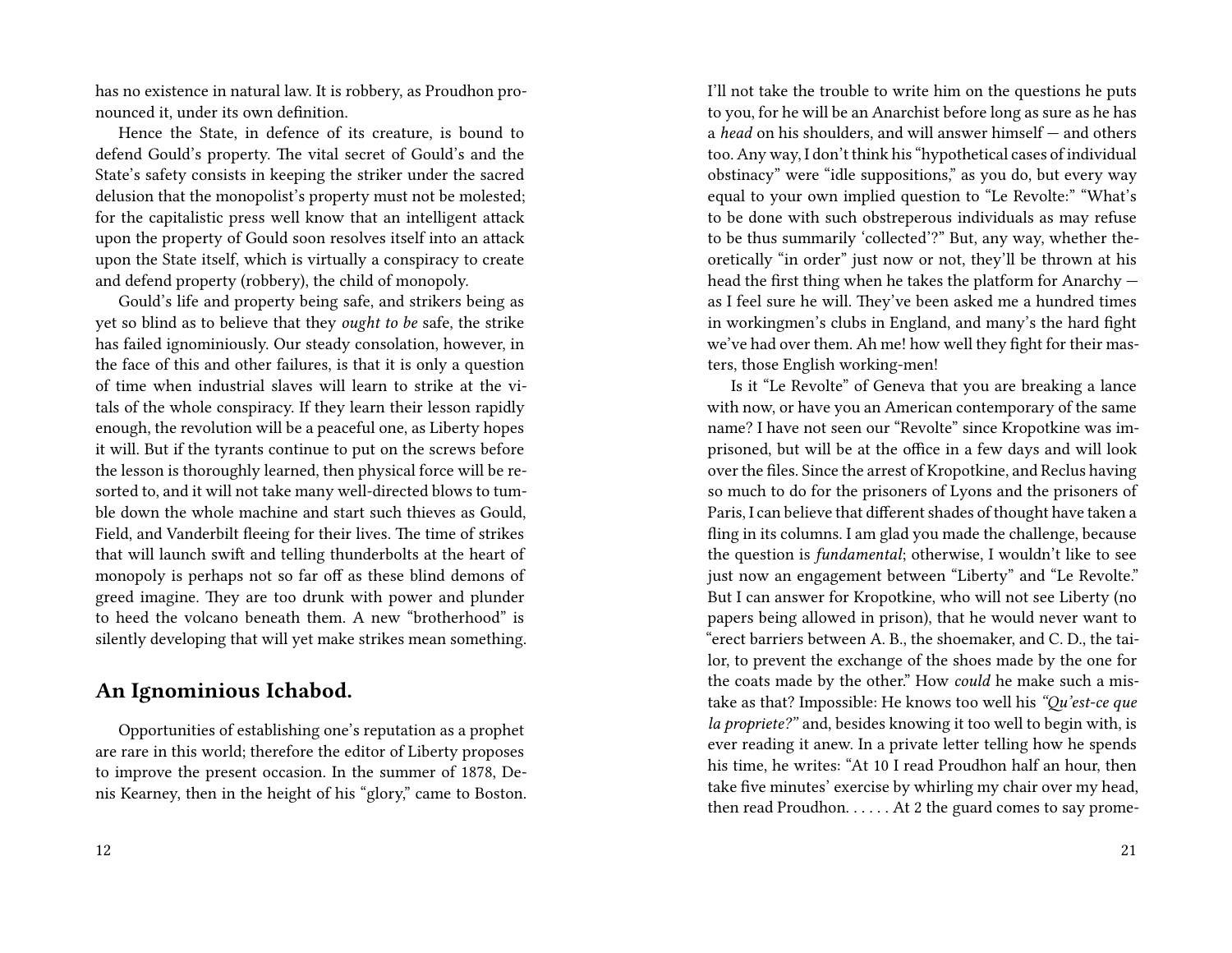finally I got off to Switzerland to escape arrest and to recover. But a requisition may be made for me any day by the French Republic, or the Swiss Republic may expel me as a dangerous character. Thus I am, poor American proletaire, between those two ruffians of republics which to-day are floating "the flag of my country" — and each other's flags — in honor of what they call "Liberty."

But I am taking my revenge! I am translating the *"Dieu et l'Etat"* of Bakounine here beside his grave, where are so many precious memories of his life, of his work, of his genius and audacity, and of his devotion to the cause of the social revolution. It is a great comfort, (now that I am hardly able to move) that I can still, through him, fight against *authority*, can still help to destroy *governments*; but be sure I long to get back to Paris, especially for the National Fete day, for my friends talk of making *their* demonstration in the midst of the flags and the fireworks. *Their* demonstration! What can it be, though, but to hang out the black flag of starvation and — if they are very daring — the *red* flag of revolt, and have them both cut down by the police in five minutes, and the "perpetrators" arrested, tried before a paeked jury, witnessed against by police, and convicted of rioting and sentenced to prison for six or eight years, or, if they're very, very lucky, escape with their lives to a "sister Republic," which is ready to do the same justice to their crimes. Ah me! but the flag of the "Great Republic of the West" is well supported to-day by the flag of the Republic of France and the flag of the Republic of Switzerland. Oh! those flags! those flags! those flags! When will the proletariat shoot them down from all the Sumters of the world?

How good is the letter of Joseph A. Labadie! I hardly ever read a letter which so made me want to know the writer. The spirit of inquiry, so honest, so modest, and so fresh (when the natural result of such theoretical and practical acquaintance as he has with "schools" and "doctrines" is to make one at once arrogant and *blase*). "Almost an Anarchist" you style him; so Brass bands and "Sons of Toil" met him at the depot, and the people filled Faneuil Hall as it was never filled before to do him honor. Labor leaders of all shades sat around him on the platform and joined in the applause. The present writer then chanced to be in charge of the "Word" during the imprisonment of its editor, Mr. Heywood, and took decision to refer to Kearney in that journal as "the brainless demagogue who comes from California to advise Massachusetts workingmen to 'pool their issues,' forgetting that men can be permanently and effectively united only by ideas, and that to abandon ideas is to commit suicide. Kearney's opposition to the Chinese long ago branded him as a Know-nothing in policy; his incoherent utterances on Massachusetts platforms show him to be a knownothing in fact. We do not object to hard names, and nowhere can they be applied more deservedly than to American capitalists; but indiscriminate and unintelligent abuse, founded on neither sense nor reason, is a weapon that is dangerous only to those who use it. In the name of Labor Reform, we protest most earnestly against its friends connecting themselves with, or in any manner countenancing, a man who can see no connection between ideas and the workingman's stomach, and denounces all reasoning beings as Utopian contractors with the man in the moon." For this outspoken language concerning the idol of the hour our loyalty to labor was seriously doubted, the "Word" was accused of going back on its record under its improvised administration and we have reason to believe that even its owner grew restive in his prison cell at seeing his columns thus abused. Nevertheless we persisted, reiterating our opinion with added emphasis in a subsequent issue as follows:— "We wrote that criticism front a sense of our duty as editor of a labor-reform journal, and because we believed that the labor movement stood in great danger of being seriously blocked and hindered by one of the worst of the many frauds that have spoken in its name. In writing it, we used terms as mild as the facts permitted. Had we bluntly told the truth, we should have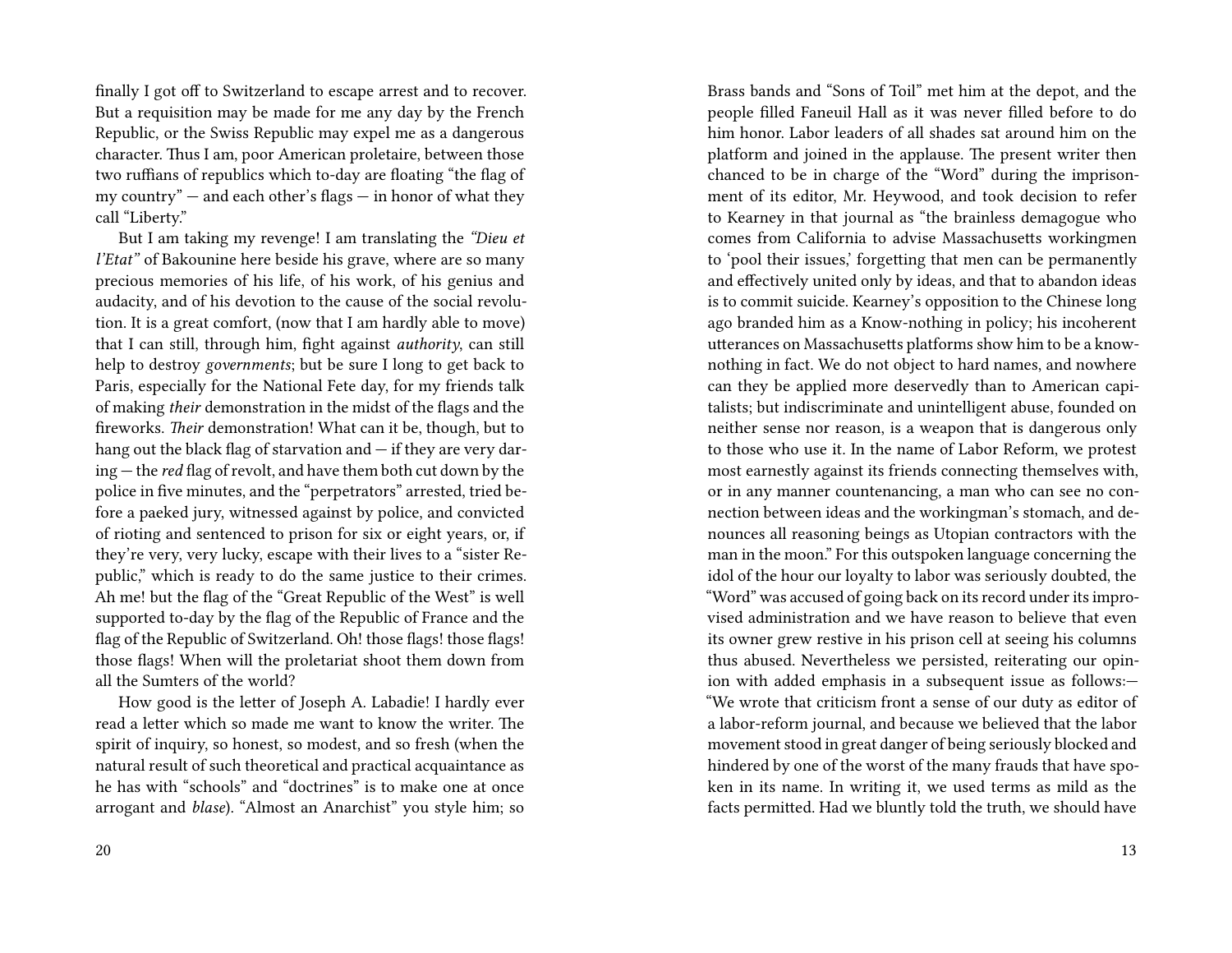said then what we now coolly and advisedly and without prejudice affirm, that Mr. Denis Kearney is a boorish, unclean, viletongued, empty-headed, black-hearted blatherskite. We do not speak at random. For two or three months it has been our unenviable fate to be in this man's presence several hours daily, and the experience has only confirmed our previous estimate. That such a man should be able to deceive not only the masses, but the leaders of the labor-reform party, seems to us a greater calamity than a Vanderbilt, a worse curse than an Astor. . . . . In our view the 'Word's' treatment of Kearney is thoroughly in harmony with the course it has hitherto pursued; but, if the paper has 'a record' which would prevent it from fearlessly exposing a sham wherever it finds one, the sooner it 'goes back' on it the better."

A few weeks ago Kearney made another Eastern trip. Mark, now, the contrast! Stopping at Chicago with the intention of capturing an anti-monopoly convention, he was turned away from the doors on the ground that his pretence of representing the laborers of California was a false one, nearly all his oldtime supporters having repudiated him. He took the train for New York.There the Central Labor Union declined to recognize him, and the trusted labor champions turned their backs upon the traitor, to a man. True, a New York paper says that John Swinton took him home to dinner, a statement which we can scarcely credit. If it be true, however, we think that Mr. Swinton must have been moved to do so by his well-known sympathy for outcasts. But, though snubbed in New York, Kearney's last hope was not gone. Boston, the scene of his grandest triumphs, still remained, and hither he came. This time no music to welcome him at the depot, no "Sons of Toil" to escort him to the Sherman House, not even a toother agitator, so far as we know, to take him by the hand; only a solitary newspaper reporter desirous of getting his penny a line for communicating Kearney's projects to the world. Of this last Kearney made the most, and nearly two columns of bombast in the Boston

14

The London mail has just brought me Liberty of June 9. That it was read over and over before any thing else was looked at goes without saying. How good is the article on "Memorial Day and its Mockeries," and very timely it reaches here today, our National Buncombe day! Ah! what memories brings this day of my last (three years ago) Fourth of July in America — in Fall River — with its richness and poverty, pride and dirt, hard work and "shavings," saw-dust end whiskey, politicians! hunting! patriotism! and general vulgarity! The Republic of Switzerland is honoring the day by floating the "Stars and Stripes" everywhere with her own "White Cross" and with the "Three Bars" of the French Republic. And fit companions the pair of them are for the flag of my country! The "White Cross" which floated from the Bundes-Rathhaus across the way while the Federal Council issued its decrees of expulsion of Socialists from Switzerland, and the "Three Bars" of the French Republic which floated from the court house in Paris where was just read the sentence committing Anarchists to prison. "Birds of a feather flock together," says the old rhyme, and ill-omened birds those republics are for us poor proletaires. They have not left us even the streets! I am feeling terribly the sentence of my dear Louise Michel. It is owing to chance that I am not with her in prison, having been with her on the Esplanade. I was the "Anglaise" who wore the red scarf, and "led," as they call it, the rioters to pillage the bake-shops and knock the heads off the "St. Josephs," "Virgin Marys," and "Infant Jesuses" (horrible monstrosities in plaster that, as an artist, I would clear out of the streets anyway, even if I wasn't a revolutionist). But in truth I did no "leading." No one leads a Paris mob. It has its own way, like a tempest. Whoever goes before it gets pushed ahead or trampled down. I got pushed ahead, and the knocking down came when we met the police. I was the first that was wounded in the affray, and my companions bore me to a pharmacy, thence by detour to a place of safety (while the police were knocking down the others and making arrests), and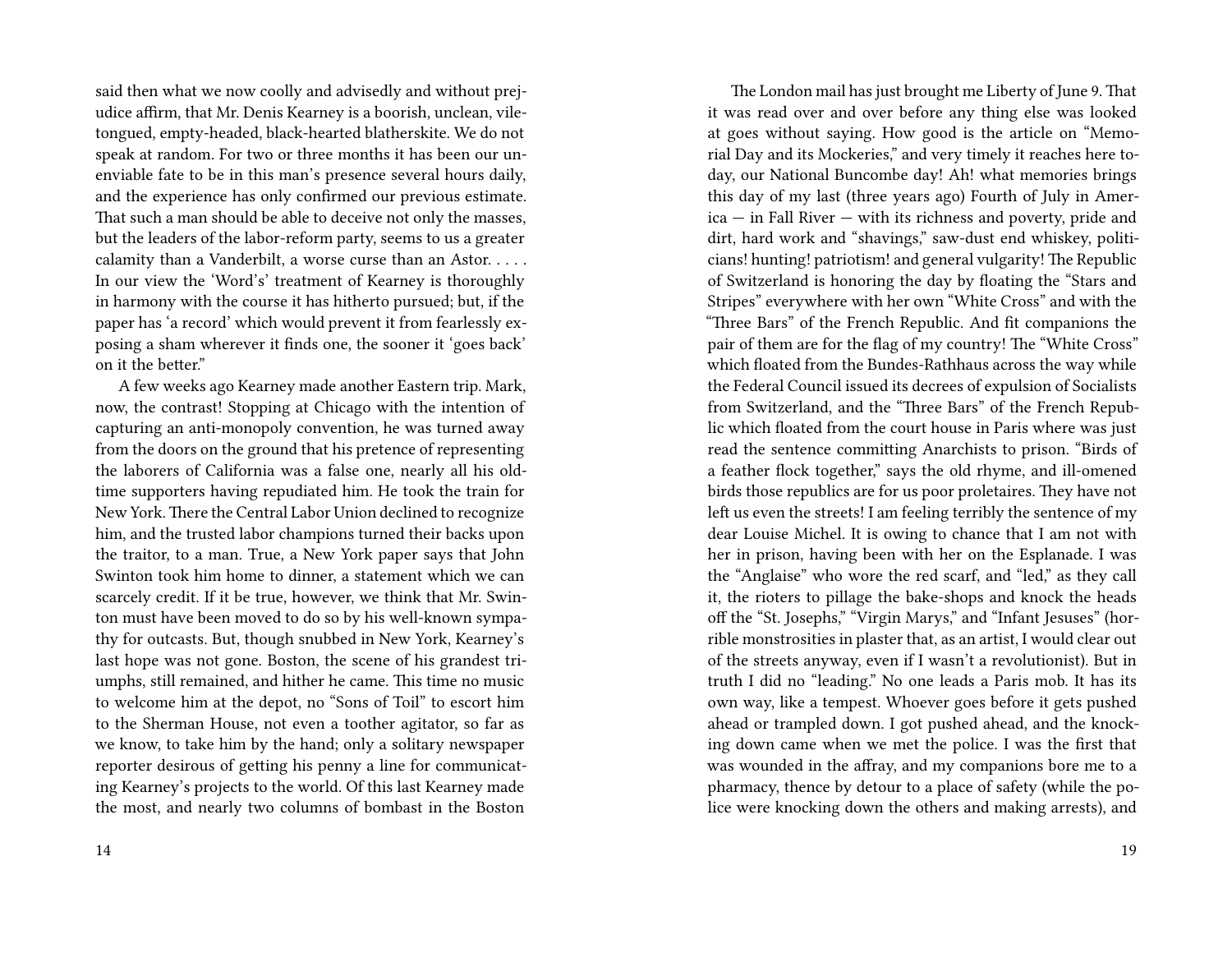that, in abuse of these privileges, they have seen to it that the demand for labor should fall far below the supply, and have then taken advantage of the necessities of the laborer and reduced his wages. The laborer and his fellows, therefore, resort to the policy of uniting in such numbers in a refusal to work at the reduced rate that the demand for labor becomes very much greater than the supply, and then they take advantage of the necessities of the capitalists and society to secure a restoration of the old rate of wages, and perhaps an increase upon it. Be the game fair or foul, two can play at it; and those who begin it should not complain when they get the worst of it. If society objects to being "paralyzed," it can very easily avoid it. All it needs to do is to adopt the advice which Liberty has long been offering it, and withdraw from the monopolists the privileges which it has granted them. Then, as Colonel William B. Greene has shown in his "Mutual Banking," as Lysander Spooner has shown in his works on finance, and as Proudhon has shown in his "Organization of Credit," capital will no longer be tied up by syndicates, but will become readily available for investment on easy terms; productive enterprise, taking new impetus, will soon assume enormous proportions; the work to be done will always surpass the number of laborers to do it; and, instead of the employers being able to say to the laborers, as the unsentimental "Nation" would like to have them, "Take what we offer you, or the troops shall be called out to shoot you down," the laborers will be able to say to their employers, "If you desire our services, you must give us in return an equivalent of their product," — terms which the employers will be only too glad to accept. Such is the only solution of the problem of strikes, such the only way to turn the edge of Carlyle's biting satire.

#### **A Very Interesting Letter.**

*Comrade Tucker:*

"Herald" conveyed the news that he had come to organize New England labor as it had never been organized before and would inaugurate his work by another monster meeting in the Cradle of Liberty. This bugle-blast awakened not a solitary echo, and the Cradle of Liberty has not yet rocked a hair. On the contrary, a few days ago a not over-anxious public was informed that the fallen idol, crushed again, had stealthily stolen away without so much as a farewell word and gone back to the sandlots, presumably there to enjoy the fruits of his treachery. May we never see him more! and may we be pardoned for thus indulging a foolish pride by posing as a prophet, and earnestly asking labor reformers to beware, hereafter, of men who despise ideas!

#### **Shall Strikers Be Court-Martialled?**

Of the multitude of novel and absurd and monstrous suggestions called forth from the newspapers by the telegraphers' strike, none have equalled in novelty and absurdity and monstrosity the sober proposal of the editor of the York "Nation," that unsentimental being who prides himself on his hard head, that hereafter any and all employees of telegraph companies, railroad companies, and the post-office department who may see fit to strike work without first getting the consent of their employers be treated as are soldiers who desert or decline to obey the commands of their superior officers; in other words (we suppose, though the "Nation" does not use these other words), that they be summarily court-martialled and shot. The readers of Liberty not being noted for their credulity, some of them may refuse to believe that a civilized journal, especially one which claims to be of "the highest order" and to represent "the best thought of the country and time," has been guilty of uttering such a proposition; therefore we print below an extract from a leader which appeared in the "Nation" of July 19,